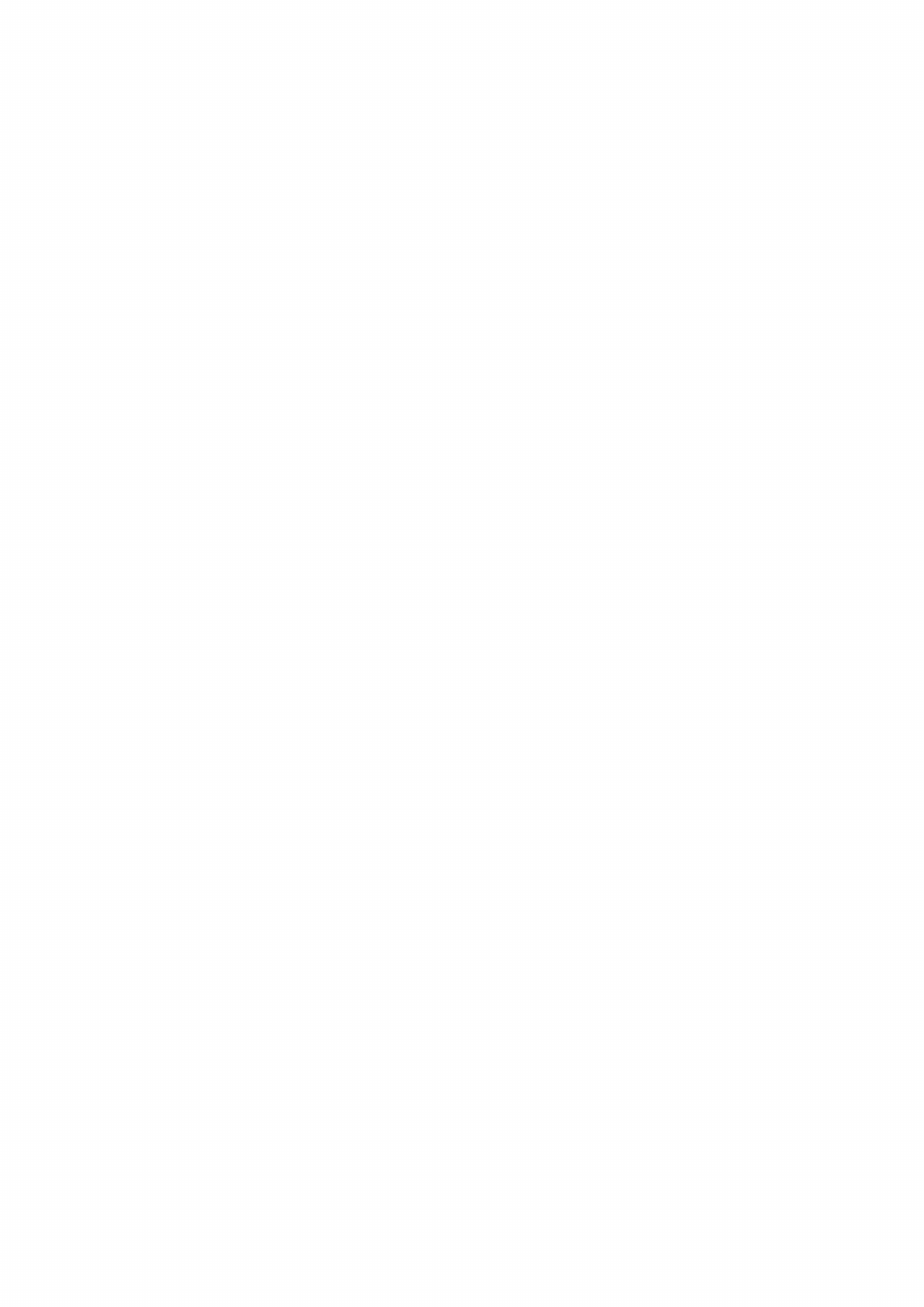### **A AGRICULTURE, FORESTRY** AND **FISHING**

| 011 | Horticulture and Fruit Growing<br>1110 |
|-----|----------------------------------------|
|     | 1120                                   |
|     | 1130                                   |
|     |                                        |
|     | 1140                                   |
|     | 1150                                   |
|     | 1160                                   |
|     | 1170                                   |
|     | 1190                                   |
| 012 | Grain, Sheep and Beef Cattle Farming   |
|     | 1210                                   |
|     | 1220                                   |
|     | 1230                                   |
|     | 1240                                   |
|     | 1250                                   |
|     |                                        |
| 013 | <b>Dairy Cattle Farming</b>            |
|     |                                        |
|     |                                        |
| 014 | <b>Poultry Farming</b>                 |
|     |                                        |
|     | 1420                                   |
| 015 | <b>Other Livestock Farming</b>         |
|     |                                        |
|     |                                        |
|     |                                        |
|     |                                        |
|     |                                        |
| 016 | <b>Other Crop Growing</b>              |
|     | 1610 -                                 |
|     | 1620                                   |
|     | 1690                                   |

| 021 |     | <b>Services to Agriculture</b> |
|-----|-----|--------------------------------|
|     |     |                                |
|     | 022 | <b>Hunting and Trapping</b>    |

### 03

04

 $\sim 10^{-1}$ 

### *FORESTRY AND LOGGING*

| 030 | <b>Forestry and Logging</b> |
|-----|-----------------------------|
|     |                             |
|     |                             |
|     |                             |

### *COMMERCIAL FISIIING*

| 041 Marine Fishing |  |
|--------------------|--|
|                    |  |
|                    |  |
|                    |  |
|                    |  |
|                    |  |
|                    |  |
|                    |  |

| 042 Aquaculture |  |
|-----------------|--|
|                 |  |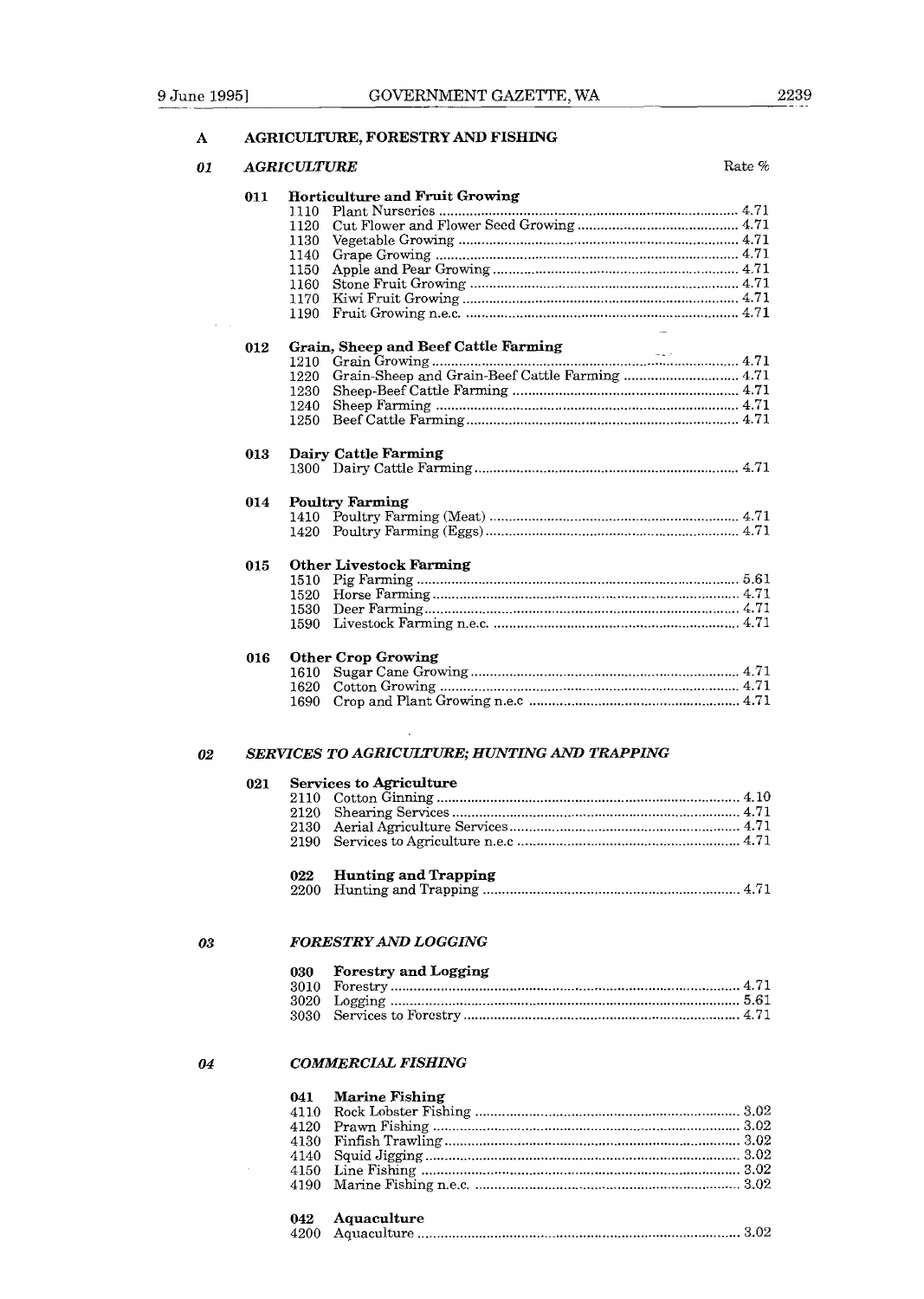| в           | <b>MINING</b> |                                            |        |
|-------------|---------------|--------------------------------------------|--------|
| 11          |               | <b>COAL MINING</b>                         | Rate % |
|             | 110           | <b>Coal Mining</b>                         |        |
| 12          |               | <b>OIL AND GAS EXTRACTION</b>              |        |
|             | 120           | Oil and Gas Extraction                     |        |
| 13          |               | <b>METAL ORE MINING</b>                    |        |
|             | 131           | <b>Metal Ore Mining</b>                    |        |
| 14          |               | <b>OTHER MINING</b>                        |        |
|             | 141           | <b>Construction Material Mining</b>        |        |
|             | 142           | Mining n.e.c.                              |        |
| 15          |               | SERVICES TO MINING                         |        |
|             | 151           | Exploration                                |        |
|             | 152           | <b>Other Mining</b>                        |        |
| $\mathbf C$ |               | <b>MANUFACTURING</b>                       |        |
| 21          |               | FOOD, BEVERAGE AND TOBACCO                 |        |
|             | 211           | <b>Meat and Meat Product Manufacturing</b> |        |
|             | 212           | Dairy Product Manufacturing                |        |
|             | 213           | <b>Fruit and Vegetable Processing</b>      |        |
|             | 214           | Oil and Fat Manufacturing                  |        |
|             | 215           | Flour Mill and Cereal Food Manufacturing   |        |

21520 Cereal Food and Baking Mix Manufacturing ............................... 3.77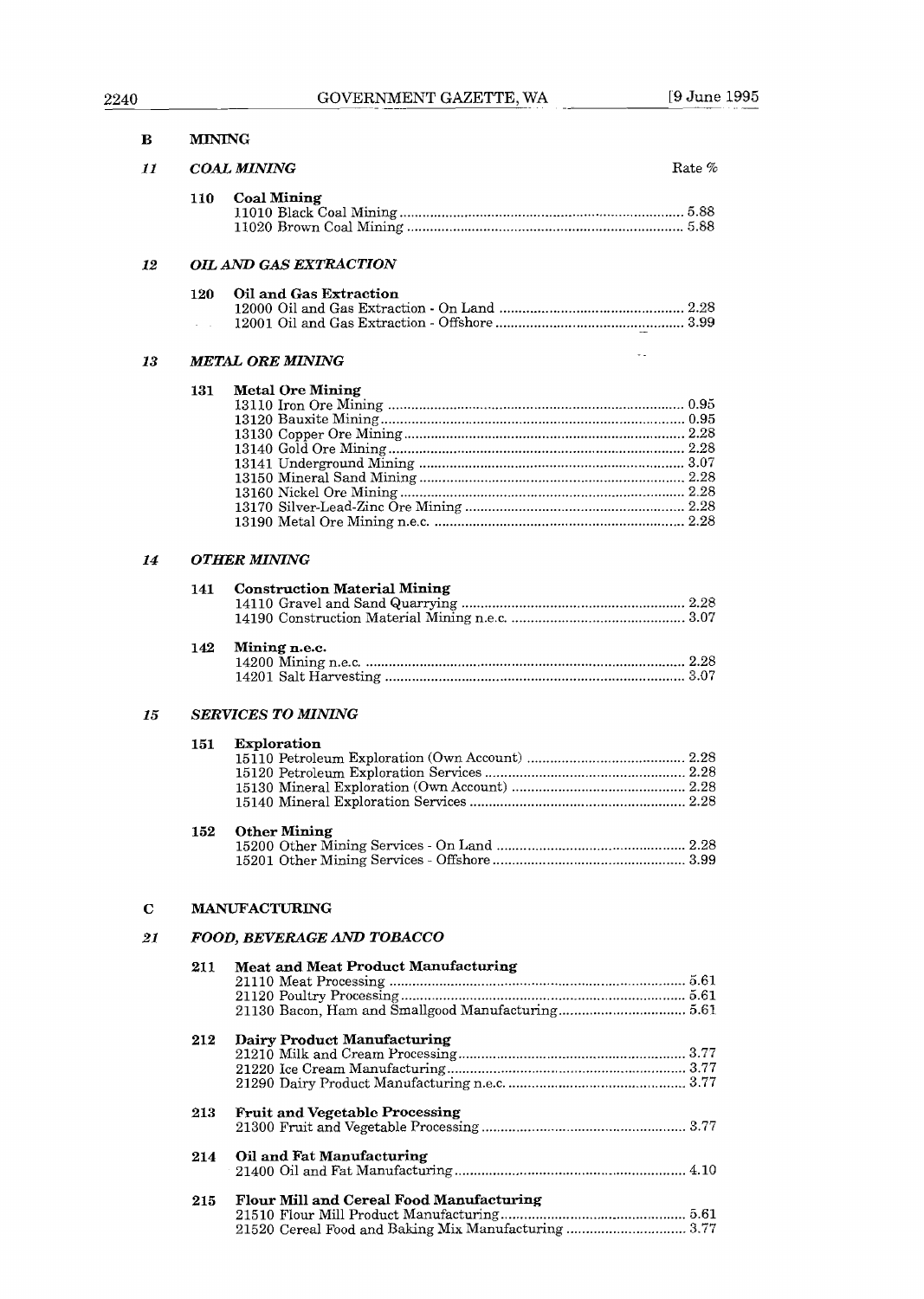|          | 216 | <b>Bakery Product Manufacturing</b>                               | Rate % |
|----------|-----|-------------------------------------------------------------------|--------|
|          |     |                                                                   |        |
|          |     |                                                                   |        |
|          |     |                                                                   |        |
|          | 217 | <b>Other Food Manufacturing</b>                                   |        |
|          |     |                                                                   |        |
|          |     |                                                                   |        |
|          |     | 21740 Prepared Animal and Bird Feed Manufacturing 5.61            |        |
|          |     |                                                                   |        |
|          | 218 | <b>Beverage and Malt Manufacturing</b>                            |        |
| $\sim$ 1 |     | 21810 Soft Drink, Cordial and Syrup Manufacturing  3.77           |        |
|          |     |                                                                   |        |
|          |     |                                                                   |        |
|          |     |                                                                   |        |
|          |     |                                                                   |        |
|          | 219 | <b>Tobacco Product Manufacturing</b>                              |        |
| 22       |     | TEXTILE, CLOTHING, FOOTWEAR AND LEATHER MANUFACTURING             |        |
|          | 221 |                                                                   |        |
|          |     | Textile Fibre, Yarn and Woven Fabric Manufacturing                |        |
|          |     |                                                                   |        |
|          |     |                                                                   |        |
|          |     |                                                                   |        |
|          |     |                                                                   |        |
|          | 222 | <b>Textile Product Manufacturing</b>                              |        |
|          |     |                                                                   |        |
|          |     |                                                                   |        |
|          |     |                                                                   |        |
|          |     |                                                                   |        |
|          | 223 | <b>Knitting Mills</b>                                             |        |
|          |     |                                                                   |        |
|          |     |                                                                   |        |
|          | 224 | <b>Clothing Manufacturing</b>                                     |        |
|          |     |                                                                   |        |
|          |     |                                                                   |        |
|          |     | 22430 Sleepwear, Underwear and Infant Clothing Manufacturing 4.10 |        |
|          |     |                                                                   |        |
|          | 225 | <b>Footwear Manufacturing</b>                                     |        |
|          |     |                                                                   |        |
|          | 226 | Leather and Leather Product Manufacturing                         |        |
|          |     | 22620 Leather and Leather Substitute Product Manufacturing  3.77  |        |
|          |     |                                                                   |        |
| 23       |     | <b>WOOD AND PAPER PRODUCT MANUFACTURING</b>                       |        |
|          | 231 | Log Sawmilling and Timber Dressing                                |        |
|          |     |                                                                   |        |
|          |     |                                                                   |        |
|          |     |                                                                   |        |
|          | 232 | <b>Other Wood Product Manufacturing</b>                           |        |
|          |     |                                                                   |        |
|          |     | 23230 Wooden Structural Component Manufacturing  5.61             |        |
|          |     |                                                                   |        |
|          | 233 | Paper and Paper Product Manufacturing                             |        |
|          |     | 23310 Pulp, Paper and Paperboard Manufacturing 4.10               |        |
|          |     | 23320 Solid Paperboard Container Manufacturing  4.10              |        |
|          |     | 23330 Corrugated Paperboard Container Manufacturing 4.10          |        |
|          |     |                                                                   |        |
|          |     |                                                                   |        |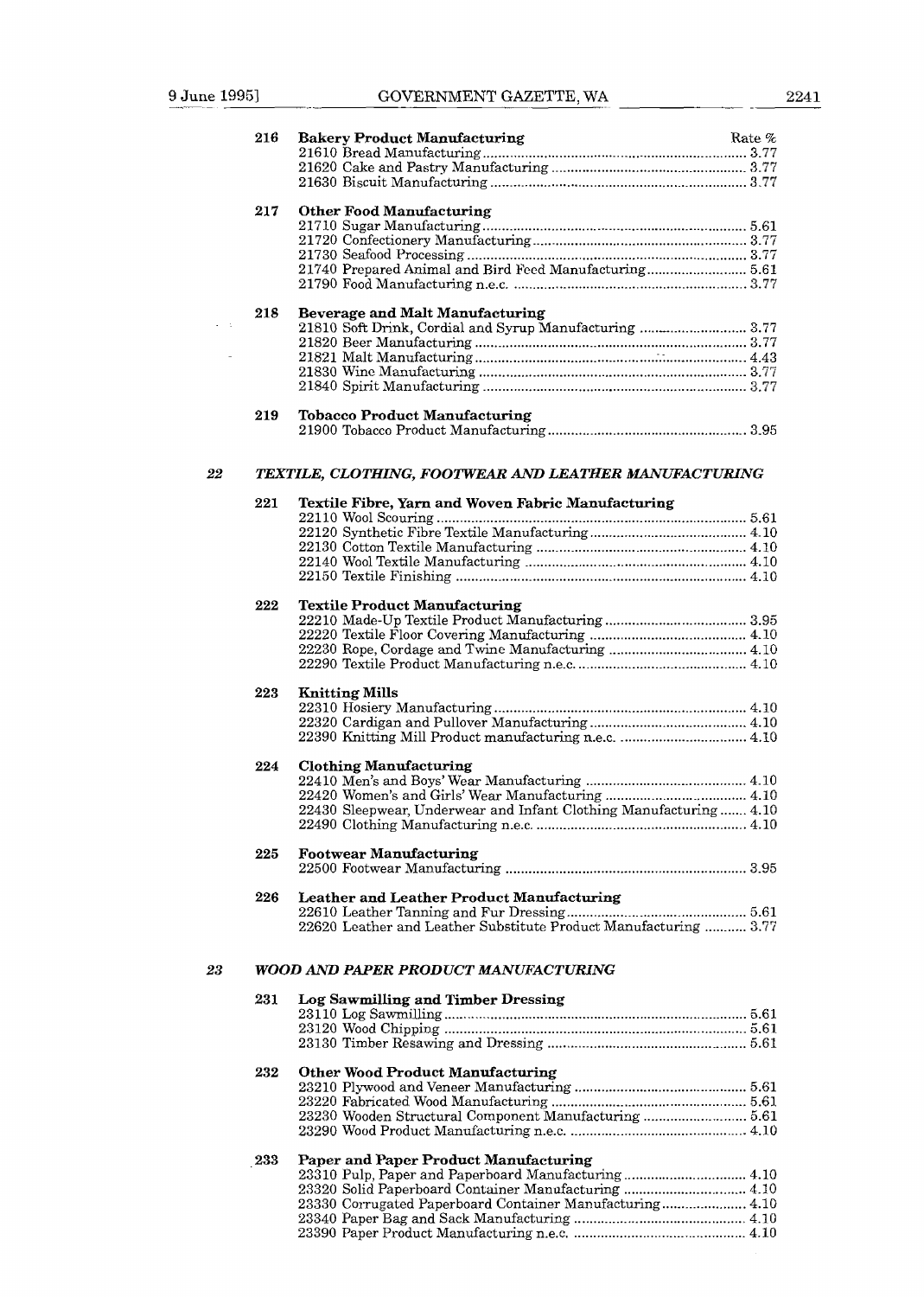# **24** *PRINTING. PUBLISHING* AND *RECORDED MEDIA*

|    | 241 | <b>Printing and Services to Printing</b>                                                                           | Rate % |
|----|-----|--------------------------------------------------------------------------------------------------------------------|--------|
|    |     |                                                                                                                    |        |
|    |     |                                                                                                                    |        |
|    |     |                                                                                                                    |        |
|    |     |                                                                                                                    |        |
|    | 242 | Publishing                                                                                                         |        |
|    |     |                                                                                                                    |        |
|    |     |                                                                                                                    |        |
|    |     |                                                                                                                    |        |
|    | 243 | Recorded Media Manufacturing and Publishing                                                                        |        |
|    |     | 24300 Recorded Media Manufacturing and Publishing  1.32                                                            |        |
| 25 |     | PETROLEUM, COAL, CHEMICAL AND ASSOCIATED PRODUCT                                                                   |        |
|    |     | <b>MANUFACTURING</b>                                                                                               |        |
|    | 251 | <b>Petroleum Refining</b>                                                                                          |        |
|    |     |                                                                                                                    |        |
|    |     |                                                                                                                    |        |
|    | 252 | Petroleum and Coal Product Manufacturing n.e.c.                                                                    |        |
|    |     | 25200 Petroleum and Coal Product Manufacturing n.e.c.  3.22                                                        |        |
|    |     |                                                                                                                    |        |
|    | 253 | <b>Basic Chemical Manufacturing</b>                                                                                |        |
|    |     |                                                                                                                    |        |
|    |     |                                                                                                                    |        |
|    |     | 25340 Organic Industrial Chemical Manufacturing n.e.c.  4.10                                                       |        |
|    |     | 25350 Inorganic Industrial Chemical Manufacturing n.e.c.  4.10                                                     |        |
|    |     |                                                                                                                    |        |
|    | 254 | <b>Other Chemical Product Manufacturing</b>                                                                        |        |
|    |     |                                                                                                                    |        |
|    |     |                                                                                                                    |        |
|    |     | 25430 Medicinal and Pharmaceutical Product Manufacturing  3.73                                                     |        |
|    |     |                                                                                                                    |        |
|    |     |                                                                                                                    |        |
|    |     | 25460 Cosmetic and Toiletry Preparation Manufacturing  3.85                                                        |        |
|    |     |                                                                                                                    |        |
|    |     |                                                                                                                    |        |
|    |     |                                                                                                                    |        |
|    | 255 | <b>Rubber Product Manufacturing</b>                                                                                |        |
|    |     |                                                                                                                    |        |
|    |     |                                                                                                                    |        |
|    | 256 | <b>Plastic Product Manufacturing</b>                                                                               |        |
|    |     | 25610 Plastic Blow Moulded Product Manufacturing  4.10                                                             |        |
|    |     |                                                                                                                    |        |
|    |     |                                                                                                                    |        |
|    |     | 25640 Plastic Product Rigid Fibre Reinforced Manufacturing 4.10                                                    |        |
|    |     |                                                                                                                    |        |
|    |     | 25660 Plastic Injection Moulded Product Manufacturing 4.10                                                         |        |
| 26 |     | NON-METALLIC MINERAL PRODUCT MANUFACTURING                                                                         |        |
|    |     |                                                                                                                    |        |
|    | 261 | <b>Glass and Glass Product Manufacturing</b>                                                                       |        |
|    |     |                                                                                                                    |        |
|    |     | <b>Ceramic Product Manufacturing</b>                                                                               |        |
|    | 262 |                                                                                                                    |        |
|    |     |                                                                                                                    |        |
|    |     |                                                                                                                    |        |
|    |     |                                                                                                                    |        |
|    |     |                                                                                                                    |        |
|    | 263 | Cement, Lime, Plaster and Concrete Product Manufacturing                                                           |        |
|    |     |                                                                                                                    |        |
|    |     |                                                                                                                    |        |
|    |     |                                                                                                                    |        |
|    |     |                                                                                                                    |        |
|    |     |                                                                                                                    |        |
|    |     |                                                                                                                    |        |
|    | 264 | Non-Metallic Mineral Product Manufacturing n.e.c.<br>26400 Non-Metallic Mineral Product Manufacturing n.e.c.  5.61 |        |
|    |     |                                                                                                                    |        |
|    |     |                                                                                                                    |        |
|    |     |                                                                                                                    |        |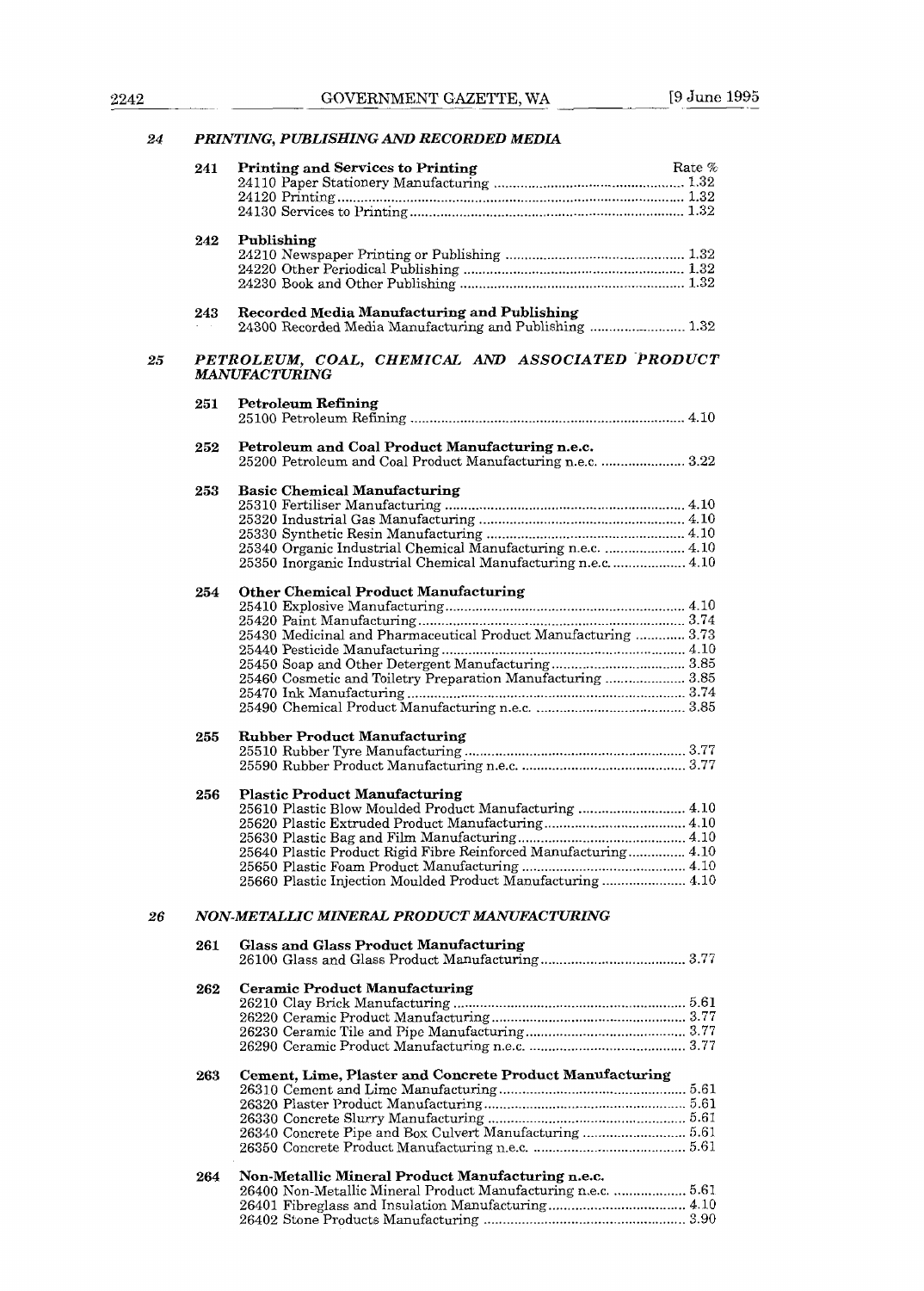### *27 METAL PRODUCT MANUFACTURING*

|    | 271 | Iron and Steel Manufacturing<br>Rate %                                 |
|----|-----|------------------------------------------------------------------------|
|    |     |                                                                        |
|    |     |                                                                        |
|    | 272 | <b>Basic Non-Ferrous Metal Manufacturing</b>                           |
|    |     |                                                                        |
|    |     |                                                                        |
|    |     | 27230 Copper, Silver, Lead and Zinc Smelting, Refining 2.28            |
|    |     | 27290 Basic Non-Ferrous Metal Manufacturing n.e.c.  2.28               |
|    | 273 | Non-Ferrous Basic Metal Product Manufacturing                          |
|    |     |                                                                        |
|    |     | 27320 Non-Ferrous Metal Rolling, Drawing, Extruding n.e.c.  5.61       |
|    |     |                                                                        |
|    | 274 | <b>Structural Metal Product Manufacturing</b>                          |
|    |     |                                                                        |
|    |     | 27420 Architectural Aluminium Product Manufacturing  5.61              |
|    |     | 27490 Structural Metal Product Manufacturing n.e.c.  7.04              |
|    | 275 | <b>Sheet Metal Product Manufacturing</b>                               |
|    |     |                                                                        |
|    |     |                                                                        |
|    | 276 | <b>Fabricated Metal Product Manufacturing</b>                          |
|    |     | 27610 Hand Tool and General Hardware Manufacturing  5.61               |
|    |     |                                                                        |
|    |     |                                                                        |
|    |     |                                                                        |
|    |     |                                                                        |
|    |     | 27690 Fabricated Metal Product Manufacturing n.e.c.  3.77              |
|    |     |                                                                        |
| 28 |     | MACHINERY AND EQUIPMENT MANUFACTURING                                  |
|    | 281 | Motor Vehicle and Part Manufacturing                                   |
|    |     |                                                                        |
|    |     | 28130 Automotive Electrical and Instrument Manufacturing 2.08          |
|    |     |                                                                        |
|    | 282 | <b>Other Transport Equipment Manufacturing</b>                         |
|    |     |                                                                        |
|    |     |                                                                        |
|    |     |                                                                        |
|    |     |                                                                        |
|    |     |                                                                        |
|    | 283 | Photographic and Scientific Equipment Manufacturing                    |
|    |     | 28310 Photographic and Optical Good Manufacturing 3.74                 |
|    |     | 28390 Professional and Scientific Equipment Manufacturing n.e.c.  2.08 |
|    |     |                                                                        |
|    | 284 | <b>Electronic Equipment Manufacturing</b>                              |
|    |     | 28410 Computer and Business Machine Manufacturing  2.08                |
|    |     | 28420 Telecommunication, Broadcasting and Transceiving Equipment       |
|    |     |                                                                        |
|    |     |                                                                        |
|    | 285 | <b>Electrical Equipment and Appliance Manufacturing</b>                |
|    |     |                                                                        |
|    |     |                                                                        |
|    |     |                                                                        |
|    |     | 28590 Electrical and Equipment Manufacturing n.e.c.  3.77              |
|    |     |                                                                        |
|    | 286 | <b>Industrial Machinery and Equipment Manufacturing</b>                |
|    |     | 28620 Mining and Construction Machinery Manufacturing 5.61             |
|    |     |                                                                        |
|    |     |                                                                        |
|    |     | 28650 Lifting and Material Handling Equipment Manufacturing  5.61      |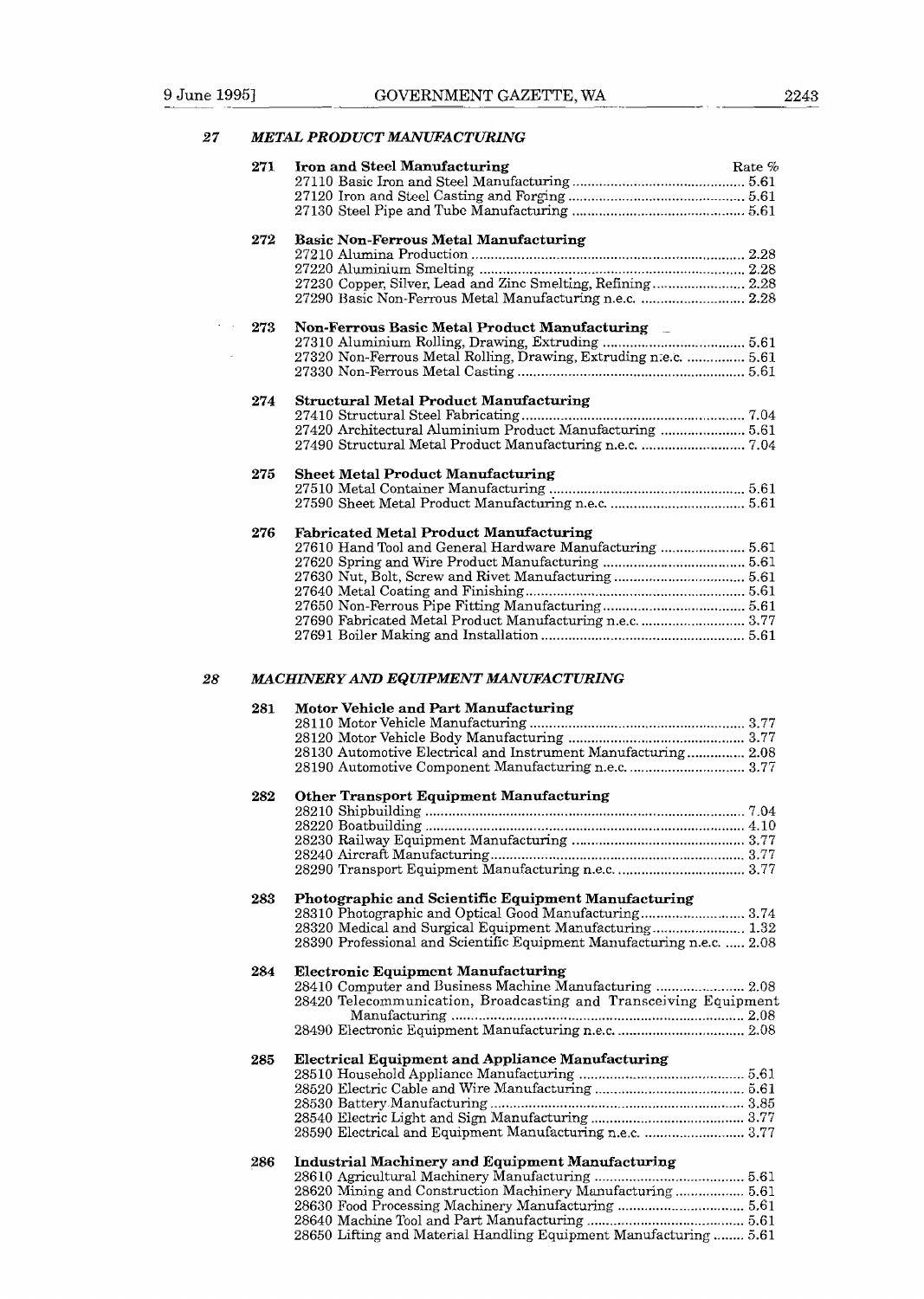|    | 286 | Industrial Machinery and Equipment Manufacturing-continued     | Rate % |
|----|-----|----------------------------------------------------------------|--------|
|    |     | 28670 Commercial Space Heating and Cooling Equipment           |        |
|    |     |                                                                |        |
|    |     |                                                                |        |
| 29 |     | <b>OTHER MANUFACTURING</b>                                     |        |
|    | 291 | <b>Prefabricated Building Manufacturing</b>                    |        |
|    |     | 29110 Prefabricated Metal Building Manufacturing 5.70          |        |
|    | 292 | <b>Furniture Manufacturing</b>                                 |        |
|    |     | 29210 Wooden Furniture and Upholstered Seat Manufacturing 4.10 |        |
|    |     |                                                                |        |
|    |     |                                                                |        |
|    | 294 | <b>Other Manufacturing</b>                                     |        |
|    |     |                                                                |        |
|    |     |                                                                |        |
|    |     |                                                                |        |
| D  |     | ELECTRICITY, GAS AND WATER                                     |        |
| 36 |     | ELECTRICITY AND GAS SUPPLY                                     |        |
|    |     |                                                                |        |
|    | 361 | <b>Electricity Supply</b>                                      |        |
|    | 362 | <b>Gas Supply</b>                                              |        |
| 37 |     | WATER SUPPLY, SEWERAGE AND DRAINAGE SERVICES                   |        |
|    | 370 | Water Supply, Sewerage and Drainage Services                   |        |
|    |     |                                                                |        |
| E  |     | <b>CONSTRUCTION</b>                                            |        |
| 41 |     | <b>GENERAL CONSTRUCTION</b>                                    |        |
|    |     |                                                                |        |
|    | 411 | <b>Building Construction</b>                                   |        |
|    |     |                                                                |        |
|    | 412 | <b>Non-Building Construction</b>                               |        |
|    |     |                                                                |        |
| 42 |     | <b>CONSTRUCTION TRADE SERVICES</b>                             |        |
|    | 421 | <b>Site Preparation Services</b>                               |        |
|    | 422 | <b>Building Structure Services</b>                             |        |
|    |     |                                                                |        |
|    |     |                                                                |        |
|    |     |                                                                |        |
|    | 423 | <b>Installation Trade Services</b>                             |        |
|    |     |                                                                |        |
|    |     |                                                                |        |
|    |     |                                                                |        |

42340 Fire and Security System Services ................................................ 4.82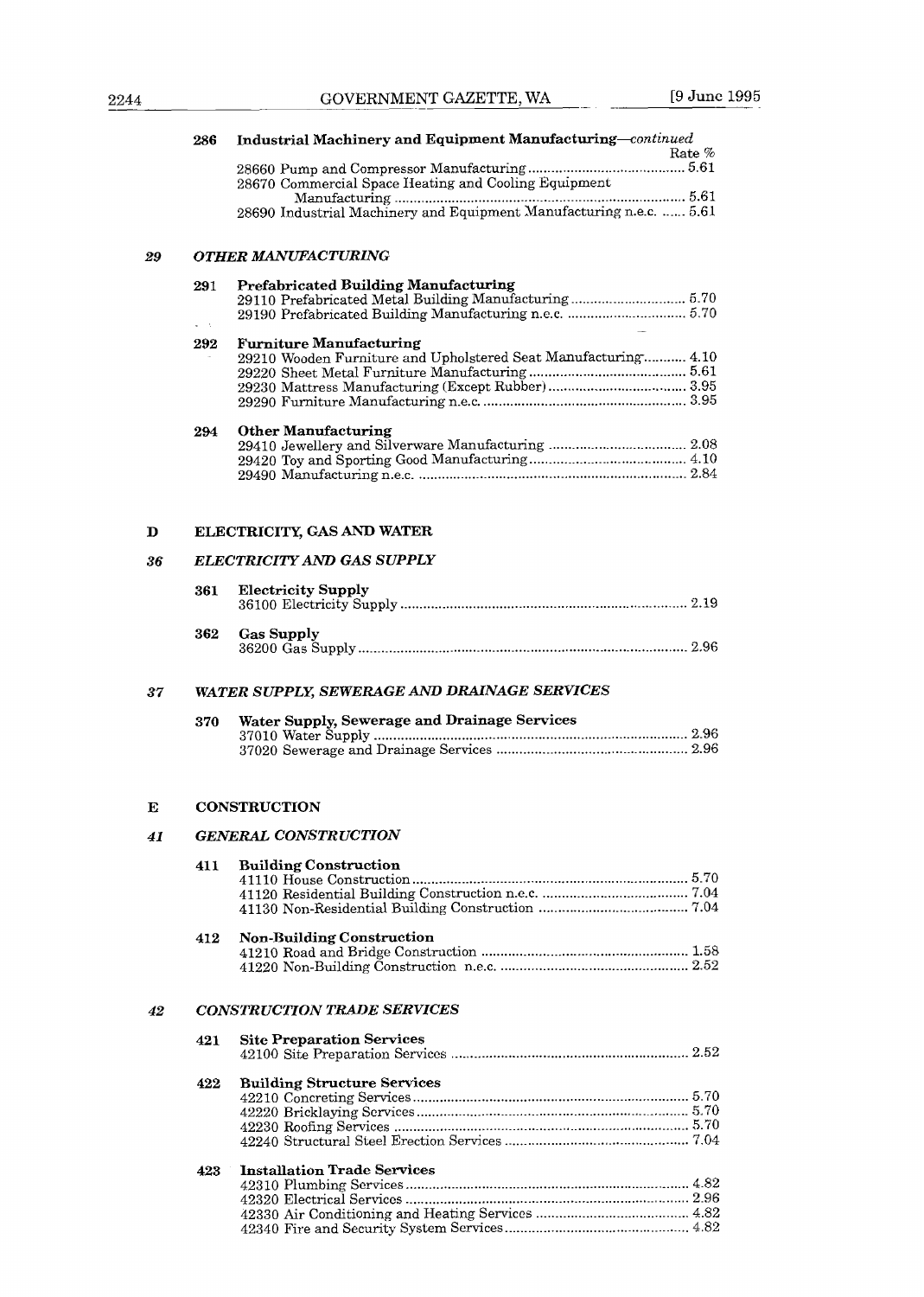|    | 424 | <b>Building Completion Services</b><br>Rate %                      |
|----|-----|--------------------------------------------------------------------|
|    |     |                                                                    |
|    |     |                                                                    |
|    |     |                                                                    |
|    |     |                                                                    |
|    | 425 | <b>Other Construction Services</b>                                 |
|    |     |                                                                    |
|    |     |                                                                    |
|    |     |                                                                    |
| F  |     | <b>WHOLESALE TRADE</b>                                             |
| 45 |     | <b>BASIC MATERIAL WHOLESALING</b>                                  |
|    | 451 | <b>Farm Produce Wholesaling</b>                                    |
|    |     |                                                                    |
|    |     |                                                                    |
|    |     | 45190 Farm Produce and Supplies Wholesaling n.e.c.  2.93           |
|    |     |                                                                    |
|    | 452 | Mineral, Metal and Chemical Wholesaling                            |
|    |     |                                                                    |
|    |     |                                                                    |
|    |     |                                                                    |
|    | 453 | <b>Builders Supplies Wholesaling</b>                               |
|    |     |                                                                    |
|    |     |                                                                    |
| 46 |     | MACHINERY AND MOTOR VEHICLE WHOLESALING                            |
|    | 461 | <b>Machinery and Equipment Wholesaling</b>                         |
|    |     | 46110 Farm and Construction Machinery Wholesaling 2.93             |
|    |     |                                                                    |
|    |     |                                                                    |
|    |     | 46150 Electrical and Electronic Equipment Wholesaling n.e.c.  1.50 |
|    |     | 46190 Machinery and Equipment Wholesaling n.e.c.  2.93             |
|    |     |                                                                    |
|    | 462 | <b>Motor Vehicle Wholesaling</b>                                   |
|    |     |                                                                    |
|    |     |                                                                    |
|    |     | 46240 Motor Vehicle Dismantling and Used Part Dealing 2.93         |
| 47 |     | PERSONAL AND HOUSEHOLD GOOD WHOLESALING                            |
|    | 471 | Food, Drink and Tobacco Wholesaling                                |
|    |     |                                                                    |
|    |     |                                                                    |
|    |     |                                                                    |
|    |     |                                                                    |
|    |     |                                                                    |
|    |     |                                                                    |
|    |     |                                                                    |
|    |     |                                                                    |
|    | 472 | Textile, Clothing and Footwear Wholesaling                         |
|    |     |                                                                    |
|    |     |                                                                    |
|    |     |                                                                    |
|    | 473 | <b>Household Good Wholesaling</b>                                  |
|    |     |                                                                    |
|    |     |                                                                    |
|    |     |                                                                    |
|    |     |                                                                    |
|    | 479 | <b>Other Wholesaling</b>                                           |
|    |     |                                                                    |
|    |     |                                                                    |
|    |     |                                                                    |
|    |     |                                                                    |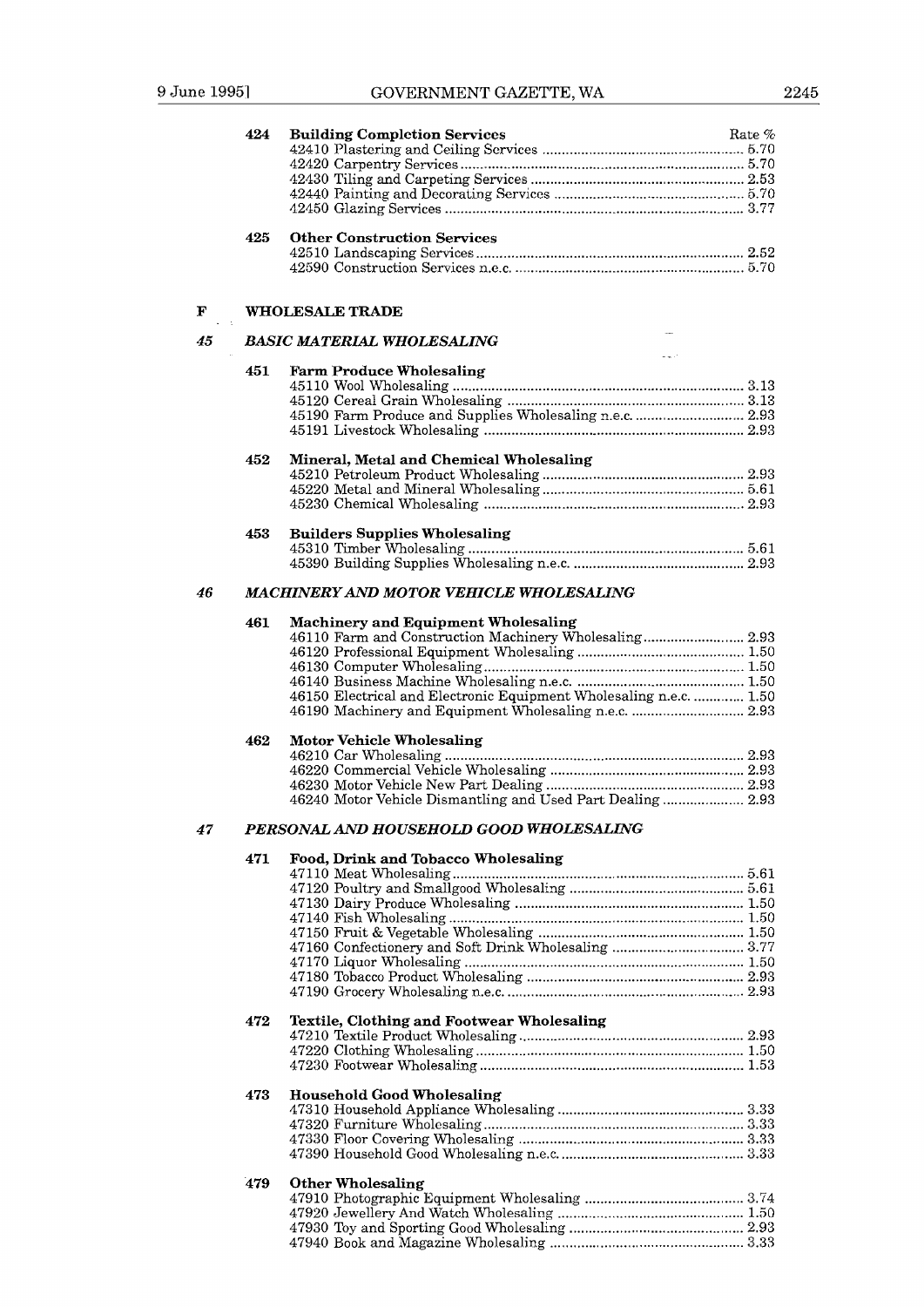| 2246 |     | GOVERNMENT GAZETTE, WA                                                                                       | [9 June 1995 |
|------|-----|--------------------------------------------------------------------------------------------------------------|--------------|
|      | 479 | <b>Other Wholesaling</b> —continued                                                                          | Rates %      |
| G    |     | <b>RETAIL TRADE</b>                                                                                          |              |
| 51   |     | FOOD RETAILING                                                                                               |              |
|      | 511 | <b>Supermarket and Grocery Stores</b>                                                                        |              |
|      | 512 | Specialised Food Retailing                                                                                   |              |
| 52   |     | PERSONAL AND HOUSEHOLD GOOD RETAILING                                                                        |              |
|      | 521 | <b>Department Stores</b>                                                                                     |              |
|      | 522 | <b>Clothing and Soft Good Retailing</b>                                                                      |              |
|      | 523 | <b>Furniture, Houseware and Appliance Retailing</b><br>52330 Domestic Hardware and Houseware Retailing  1.50 |              |
|      | 524 | <b>Recreational Good Retailing</b>                                                                           |              |
|      |     |                                                                                                              |              |
|      | 525 | Other Personal and Household Good Retailing<br>52510 Pharmaceutical, Cosmetic and Toiletry Retailing 1.50    |              |
|      | 526 | <b>Household Equipment Repair Services</b><br>52610 Household Equipment Repair Services (Electrical)  1.50   |              |

53240 Tyre Retailing ................................................................................. 2.43 53290 Automotive Repair and Services n.e.c. ........................................ 2.93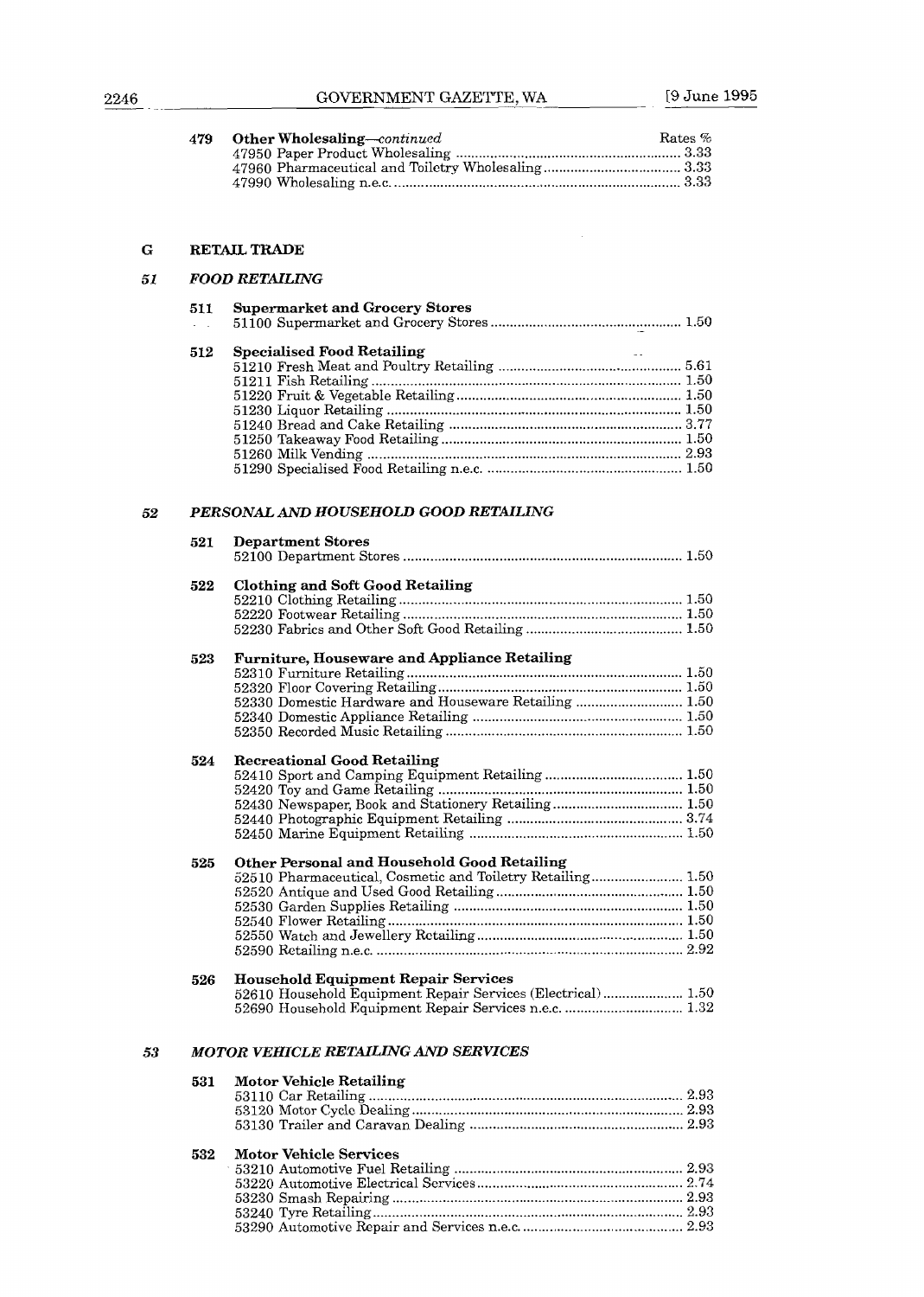| $\mathbf H$ |                              | ACCOMMODATION, CAFES AND RESTAURANTS                                                                                                                   |  |
|-------------|------------------------------|--------------------------------------------------------------------------------------------------------------------------------------------------------|--|
| 57          |                              | ACCOMMODATION, CAFES AND RESTAURANTS<br>Rates %                                                                                                        |  |
|             | 571                          | Accommodation                                                                                                                                          |  |
|             | 572                          | Pubs, Taverns and Bars                                                                                                                                 |  |
|             | 573                          | Cafes and Restaurants                                                                                                                                  |  |
|             | 574                          | Clubs (Hospitality)                                                                                                                                    |  |
| 1           |                              | <b>TRANSPORT AND STORAGE</b>                                                                                                                           |  |
| 61          |                              | <b>ROAD TRANSPORT</b>                                                                                                                                  |  |
|             | 611                          | <b>Road Freight Transport</b>                                                                                                                          |  |
|             | 612                          | <b>Road Passenger Transport</b><br>61220 Short Distance Bus Transport (Including Tramway)  3.33<br>61230 Taxi and Other Road Passenger Transport  3.33 |  |
| 62          |                              | <b>RAIL TRANSPORT</b>                                                                                                                                  |  |
|             | 620                          | Rail Transport                                                                                                                                         |  |
| 63          | <b>WATER TRANSPORT</b>       |                                                                                                                                                        |  |
|             | 630                          | Water Transport                                                                                                                                        |  |
| 64          |                              | <b>AIR AND SPACE TRANSPORT</b>                                                                                                                         |  |
|             | 640                          | Air and Space Transport                                                                                                                                |  |
| 65          |                              | OTHER TRANSPORT                                                                                                                                        |  |
|             | 650                          | <b>Other Transport</b>                                                                                                                                 |  |
| 66          | <b>SERVICES TO TRANSPORT</b> |                                                                                                                                                        |  |
|             | 661                          | <b>Services to Road Transport</b>                                                                                                                      |  |
|             | 662                          | <b>Services to Water Transport</b>                                                                                                                     |  |
|             | 663                          | <b>Services to Air Transport</b>                                                                                                                       |  |
|             | 664                          | <b>Other Services to Transport</b>                                                                                                                     |  |

66490 Services to Transport n.e.c. ............................................................ 1.50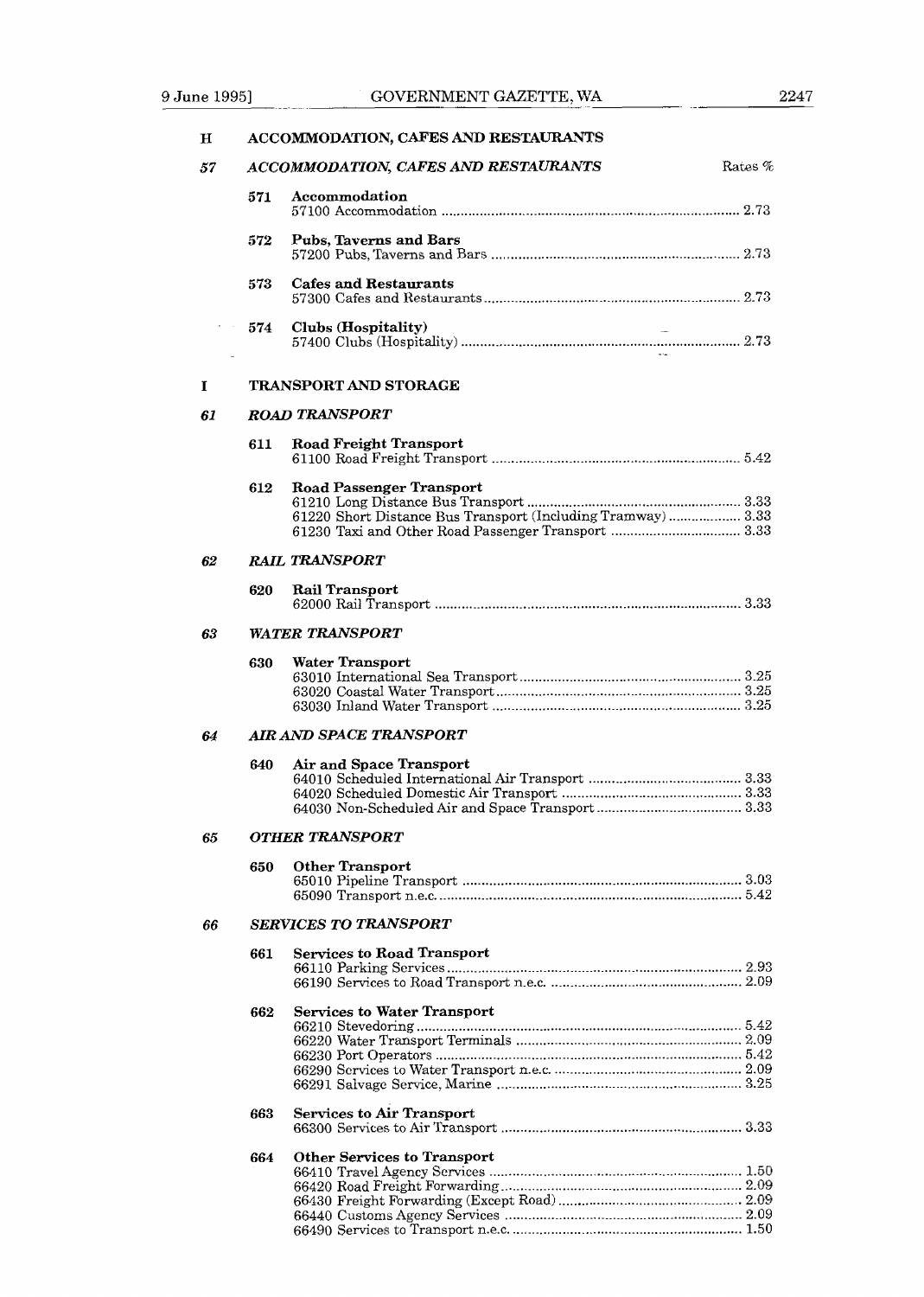## 2248 GOVERNMENT GAZETTE, WA [9 June 1995

| 67 |                               | <b>STORAGE</b>                                                                                      |  |  |
|----|-------------------------------|-----------------------------------------------------------------------------------------------------|--|--|
|    | 670                           | Rates $%$<br>Storage                                                                                |  |  |
| J  | <b>COMMUNICATION SERVICES</b> |                                                                                                     |  |  |
| 71 |                               | <b>COMMUNICATION SERVICES</b>                                                                       |  |  |
|    | 711<br>n.                     | <b>Postal and Courier Services</b>                                                                  |  |  |
|    | 712                           | <b>Telecommunication Services</b><br>$\omega_{\rm{max}}$ .                                          |  |  |
| к  |                               | <b>FINANCE AND INSURANCE</b>                                                                        |  |  |
| 73 |                               | <b>FINANCE</b>                                                                                      |  |  |
|    | 731                           | <b>Central Bank</b>                                                                                 |  |  |
|    | 732                           | <b>Deposit Taking Financiers</b>                                                                    |  |  |
|    | 733                           | <b>Other Financiers</b>                                                                             |  |  |
|    | 734                           | <b>Financial Asset Investors</b>                                                                    |  |  |
| 74 | <i><b>INSURANCE</b></i>       |                                                                                                     |  |  |
|    | 741                           | <b>Life Insurance and Superannuation Funds</b>                                                      |  |  |
|    | 742                           | <b>Other Insurance</b>                                                                              |  |  |
| 75 |                               | SERVICES TO FINANCE AND INSURANCE                                                                   |  |  |
|    | 751                           | <b>Services to Finance and Investment</b>                                                           |  |  |
|    | 752                           | <b>Services to Insurance</b>                                                                        |  |  |
| L  |                               | PROPERTY AND BUSINESS SERVICES                                                                      |  |  |
| 77 |                               | <b>PROPERTY SERVICES</b>                                                                            |  |  |
|    | 771                           | <b>Property Operators and Developers</b><br>77120 Commercial Property Operators and Developers 0.83 |  |  |
|    | 772                           | <b>Real Estate Agents</b>                                                                           |  |  |
|    | 773                           | <b>Non-Financial Asset Investors</b>                                                                |  |  |
|    | 774                           | Machinery and Equipment Hiring and Leasing                                                          |  |  |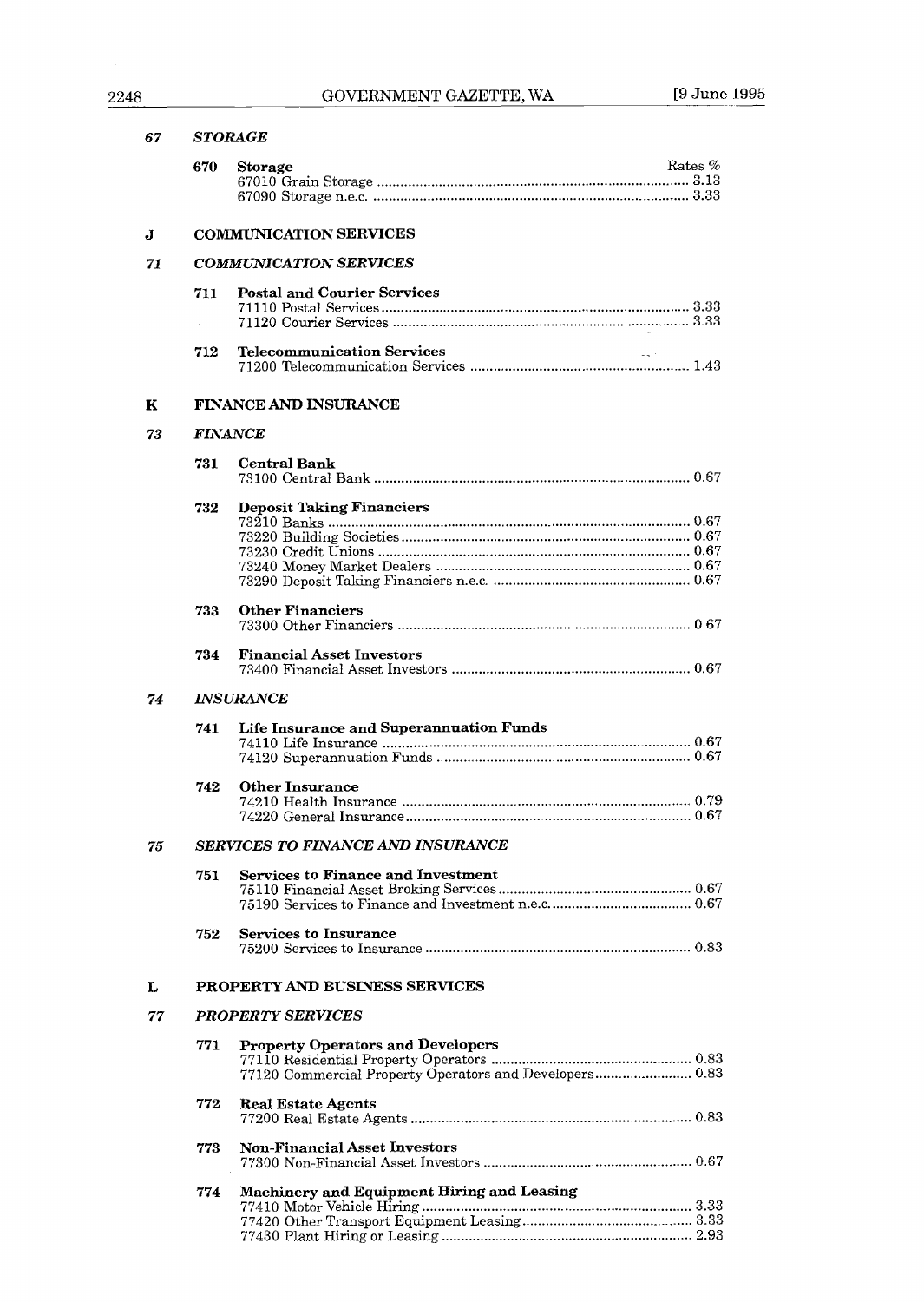78

**I3** *USINESS SERVICES* 

|    | 781                               | <b>Scientific Research</b><br>Rates %                              |  |
|----|-----------------------------------|--------------------------------------------------------------------|--|
|    |                                   |                                                                    |  |
|    | 782                               | <b>Technical Services</b>                                          |  |
|    |                                   |                                                                    |  |
|    |                                   |                                                                    |  |
|    |                                   |                                                                    |  |
|    |                                   |                                                                    |  |
|    | 783                               | <b>Computer Services</b>                                           |  |
|    |                                   | 78320 Information Storage and Retrieval Services  0.67             |  |
|    |                                   |                                                                    |  |
|    |                                   |                                                                    |  |
|    | 784                               | <b>Legal and Accounting Services</b>                               |  |
|    |                                   |                                                                    |  |
|    |                                   |                                                                    |  |
|    |                                   |                                                                    |  |
|    | 785                               | <b>Marketing and Business Management Services</b>                  |  |
|    |                                   |                                                                    |  |
|    |                                   |                                                                    |  |
|    |                                   |                                                                    |  |
|    |                                   |                                                                    |  |
|    | 786                               | <b>Other Business Services</b>                                     |  |
|    |                                   |                                                                    |  |
|    |                                   | 78620 Contract Staff Services - Predominantly Clerical Staff  0.67 |  |
|    |                                   | 78621 Contract Staff Services - n.e.c. (rate as per Industry)      |  |
|    |                                   | 78640 Security and Investigative Services (Except Police)  2.43    |  |
|    |                                   |                                                                    |  |
|    |                                   |                                                                    |  |
|    |                                   |                                                                    |  |
|    |                                   |                                                                    |  |
| м  |                                   | <b>GOVERNMENT ADMINISTRATION AND DEFENCE</b>                       |  |
| 81 |                                   |                                                                    |  |
|    |                                   | <b>GOVERNMENT ADMINISTRATION</b>                                   |  |
|    | 811                               | <b>Government Administration</b>                                   |  |
|    |                                   |                                                                    |  |
|    |                                   |                                                                    |  |
|    |                                   |                                                                    |  |
|    | 812                               | Justice                                                            |  |
|    |                                   |                                                                    |  |
|    | 813                               | <b>Foreign Government Representation</b>                           |  |
|    |                                   |                                                                    |  |
|    |                                   |                                                                    |  |
| 82 |                                   | <b>DEFENCE</b>                                                     |  |
|    | 820                               | <b>Defence</b>                                                     |  |
|    |                                   |                                                                    |  |
|    |                                   |                                                                    |  |
| N  |                                   | <b>EDUCATION</b>                                                   |  |
| 84 |                                   | <b>EDUCATION</b>                                                   |  |
|    | 841<br><b>Preschool Education</b> |                                                                    |  |
|    |                                   |                                                                    |  |
|    | 842                               | <b>School Education</b>                                            |  |
|    |                                   |                                                                    |  |
|    |                                   |                                                                    |  |
|    |                                   | 84230 Combined Primary and Secondary Education  0.72               |  |
|    |                                   |                                                                    |  |

### **843 Post School Education**  8431 0 Higher Education ........................................................................... 0.72 84320 Technical and Further Education ............................................ 0.72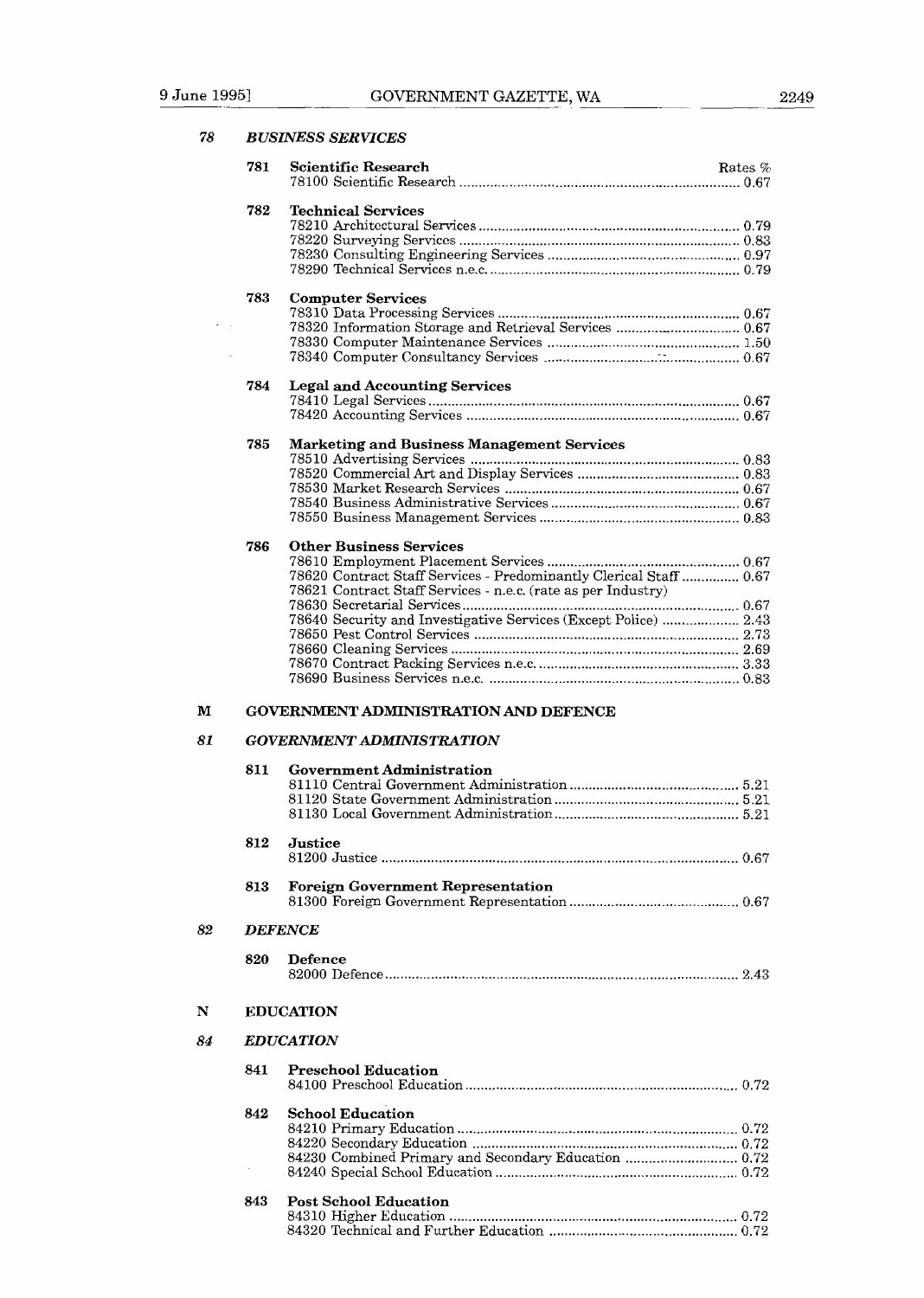| 344 | <b>Other Education</b> | Rates $%$ |
|-----|------------------------|-----------|
|     |                        |           |

#### $\mathbf{o}$ **HEALTH AND COMMUNITY SERVICES**

#### 86 *HEALTH SERVICES*

|    | 861 | <b>Hospitals and Nursing Homes</b> |
|----|-----|------------------------------------|
|    |     |                                    |
|    |     |                                    |
|    |     |                                    |
|    |     |                                    |
|    | 862 | <b>Medical and Dental Services</b> |
|    |     |                                    |
|    |     |                                    |
|    |     |                                    |
|    |     |                                    |
|    | 863 | <b>Other Health Services</b>       |
|    |     |                                    |
|    |     |                                    |
|    |     |                                    |
|    |     |                                    |
|    |     |                                    |
|    |     |                                    |
|    |     |                                    |
|    |     |                                    |
|    | 864 | <b>Veterinary Services</b>         |
|    |     |                                    |
|    |     |                                    |
| 87 |     | <b>COMMUNITY SERVICES</b>          |
|    | 871 | <b>Child Care Services</b>         |
|    |     |                                    |
|    |     |                                    |
|    | 872 | <b>Community Care Services</b>     |
|    |     |                                    |
|    |     |                                    |
|    |     |                                    |
|    |     |                                    |

#### $\mathbf{P}$ **CULTURAL AND RECREATIONAL SERVICES**

#### *MOTION PICTURE. RADIO AND TELEVISION SERVICES*  91

|    | 911 | <b>Film and Video Services</b>                          |
|----|-----|---------------------------------------------------------|
|    |     |                                                         |
|    |     |                                                         |
|    |     |                                                         |
|    | 912 | <b>Radio and Television Services</b>                    |
|    |     |                                                         |
|    |     |                                                         |
| 92 |     | <b>LIBRARIES, MUSEUMS AND THE ARTS</b>                  |
|    | 921 | Libraries                                               |
|    |     |                                                         |
|    | 922 | <b>Museums</b>                                          |
|    |     |                                                         |
|    |     |                                                         |
|    | 923 | Parks and Gardens                                       |
|    |     |                                                         |
|    |     |                                                         |
|    | 924 | Arts                                                    |
|    |     |                                                         |
|    |     | . 92420 Creative Arts ………………………………………………………………………… 2.73 |
|    |     |                                                         |
|    | 925 | Services to the Arts                                    |
|    |     |                                                         |
|    |     |                                                         |
|    |     |                                                         |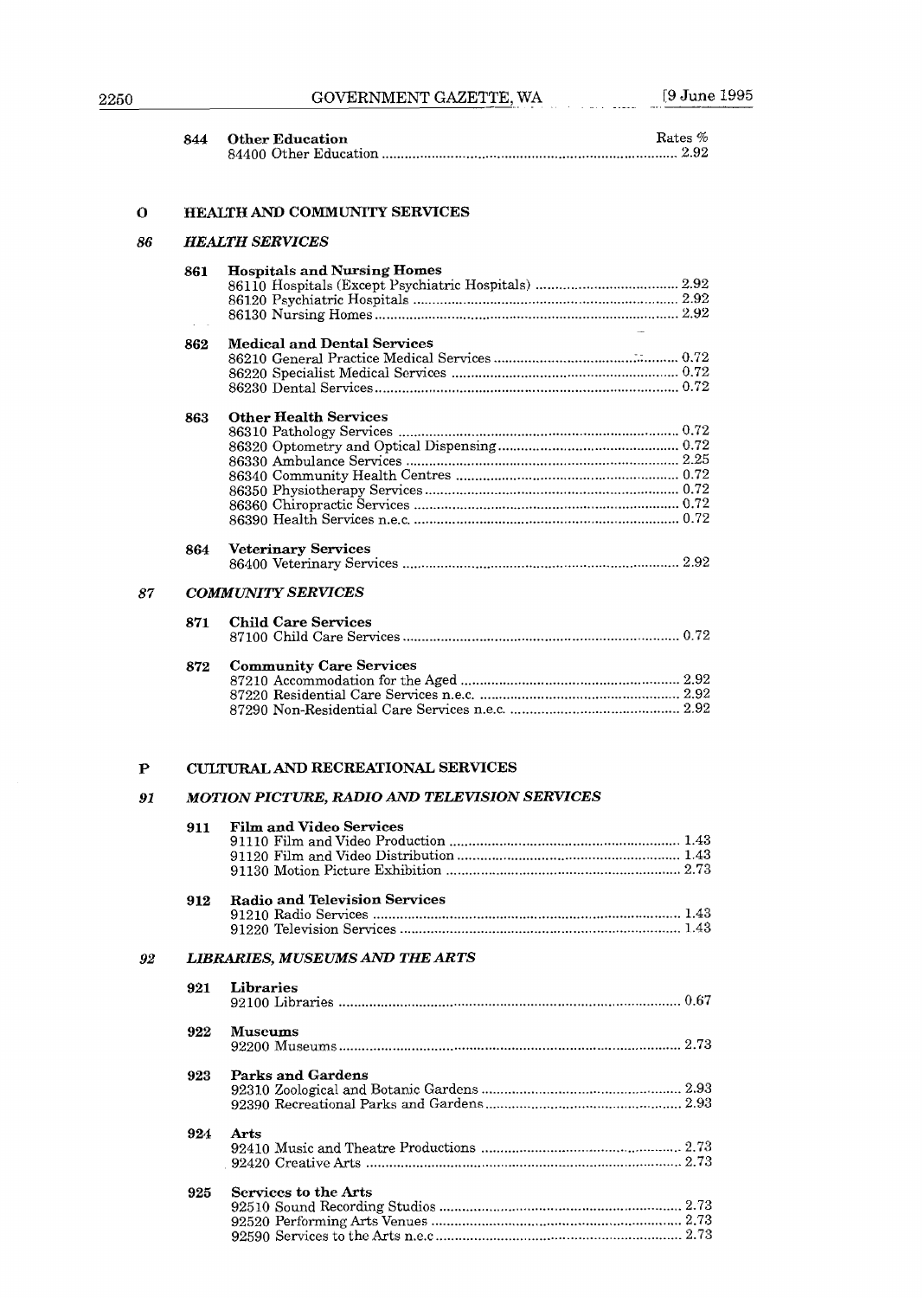|     | <b>SPORT AND RECREATION</b><br>Rates %                                  |
|-----|-------------------------------------------------------------------------|
| 931 | Sport                                                                   |
|     |                                                                         |
|     |                                                                         |
|     |                                                                         |
|     |                                                                         |
|     |                                                                         |
| 932 | <b>Gambling Services</b>                                                |
|     |                                                                         |
|     |                                                                         |
|     |                                                                         |
| 933 | <b>Other Recreation Services</b>                                        |
|     |                                                                         |
|     | PERSONAL AND OTHER SERVICES                                             |
|     | <b>PERSONAL SERVICES</b>                                                |
| 951 | Personal and Household Goods Hiring                                     |
|     |                                                                         |
|     |                                                                         |
| 952 | <b>Other Personal Services</b>                                          |
|     | 95210 Laundries and Dry-Cleaners (Excluding Industrial Laundries). 3.85 |
|     |                                                                         |
|     |                                                                         |
|     |                                                                         |
|     | 95240 Funeral Directors, Crematoria and Cemeteries  2.73                |
|     |                                                                         |
|     |                                                                         |
|     |                                                                         |
|     | <b>OTHER SERVICES</b>                                                   |
| 961 | <b>Religious Organisations</b>                                          |
|     |                                                                         |
| 962 | <b>Interest Groups</b>                                                  |
|     |                                                                         |
|     |                                                                         |
|     |                                                                         |
| 963 | <b>Public Order and Safety Services</b>                                 |
|     |                                                                         |
|     |                                                                         |
|     |                                                                         |
|     |                                                                         |
|     | PRIVATE HOUSEHOLDS EMPLOYING STAFF                                      |
| 970 | Private Households Employing Staff                                      |
|     | 97000 Private Households Employing Staff - Permanent Staff  2.73        |
|     | 97001 Private Households Employing Staff - Occasional Staff             |
|     |                                                                         |
|     |                                                                         |
|     | <b>RECOMMENDED MINIMUM PREMIUMS:</b>                                    |
|     |                                                                         |

 $\bar{z}$ 

 $\sim$